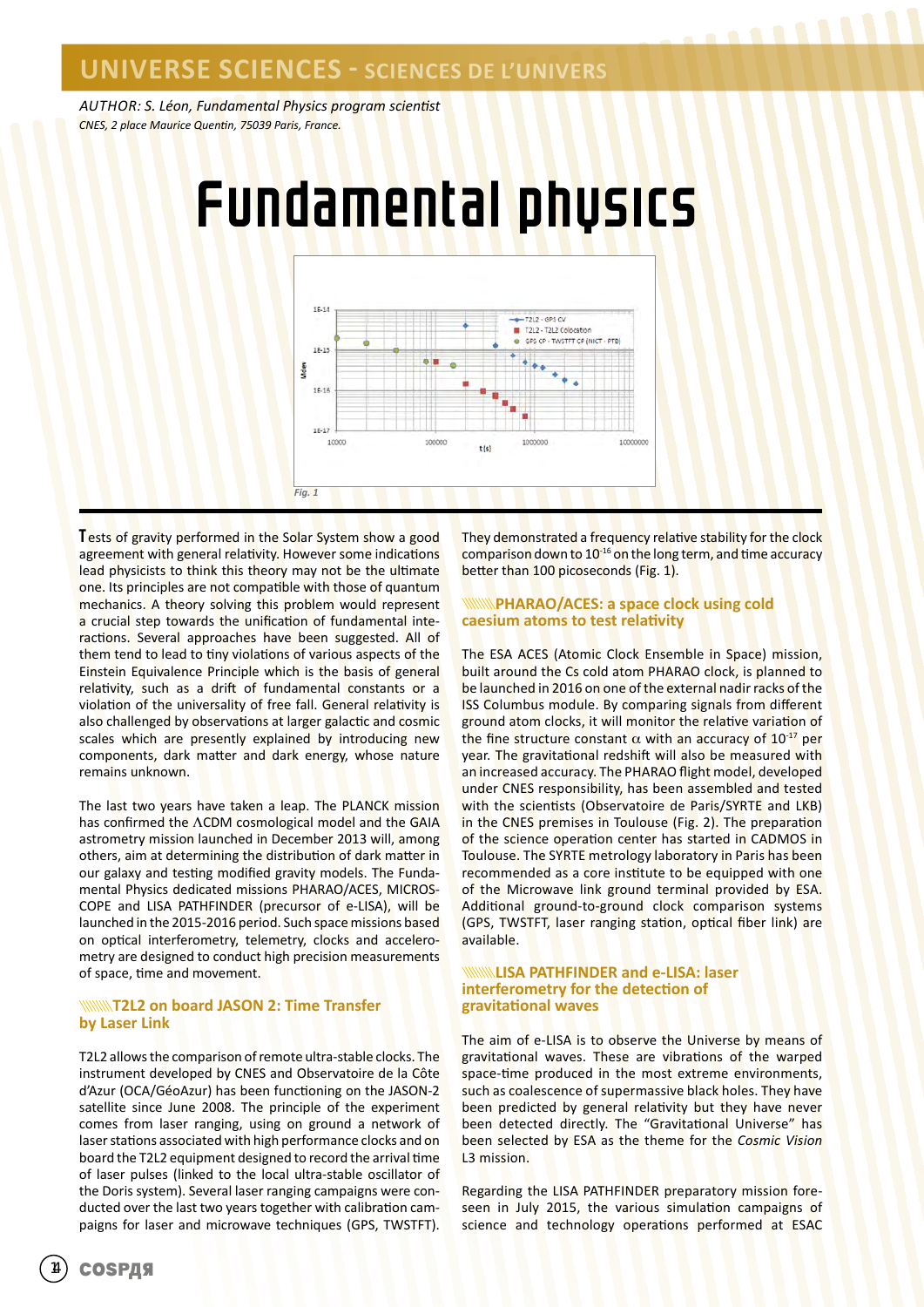

were supported by the complementary data center (Centre François Arago, APC, Paris), which was contributing off-line data analysis. French participation to the future e-LISA Data Processing Center was also investigated through a CNES assessment study.

### **MICROSCOPE: putting the universality of free fall to the test with accelerometers**

MICROSCOPE is a CNES project of small satellite based on the use of the Myriade platform, and managed with ONERA and OCA/Géoazur in cooperation with ESA, DLR and ZARM. It aims at testing the Equivalence Principle between inertial and gravitational mass with an unprecedented resolution of 10<sup>-15</sup>. The measurements will be performed using two ultra-sensitive differential electrostatic accelerometers consisting of a pair of concentric proof masses. The two flight models built at ONERA were delivered in July 2014 (Fig. 2). The orbital motion of the masses will be observed with subatomic precision at an altitude of about 720 km, on a quasi-polar Sun-synchronous circular orbit. The satellite presents two main functions enabling this mission on a low orbit around the Earth: the attitude control which minimizes the perturbations due to the gravity gradient and the drag-free control using a cold gas micro propulsion system which ensures the conditions of a pure free fall for the proof masses. The satellite is to be launched together with *SENTINEL-1B*, as of February 2016.

### **STE QUEST: quantum sensors for Space-Time Explorer and Quantum Equivalence Principle Space Test**

The STE-QUEST mission proposal designed to test the Einstein Equivalence Principle with quantum sensors (atom clock and atom interferometer) was preselected by ESA in the competition for the *Cosmic Vision* M3 mission. STE-QUEST was finally withdrawn due to the inadequate technology readiness level of the atom interferometer. R&T activities are going on to improve the instrument maturity and 0*g*



experiments under parabolic flights (ICE) will be conducted with two different atom species to test the equivalence principle at quantum level (see paper of P. Bouyer *et al.*).

### **Navigation data analysis and gravitation in the Solar System**

The precise measurement of the gravitational field of the Sun and the planets is a strategic issue for fundamental physics. Improvement of probe trajectory, reference systems and planetary ephemeris can originate from it. French scientists have been involved in a specific scientific use of the navigation data, for example on CASSINI and MESSENGER (see paper of A. Fienga *et al*.), and are now participating in the JUICE radioscience experiment 3GM, Gravity & Geophysics of Jupiter and Galilean Moons. Its high precision Doppler and range measurements are quite interesting for fundamental physics tests.

### *[Fig. 1]*

*Relative frequency stability for clock comparison as a function of integration time, for microwave methods GPS, TWSTFT and T2L2. T2L2-T2L2 colocation (red squares) means two laser stations distant from about 40 m, connected to the same clock, so the clock is compared to itself via the JASON-2 satellite. © OCA Géoazur* 

*[Fig. 2] MICROSCOPE differential accelerometer flight model built in ONERA. © ONERA*

*[Fig. 3a] PHARAO flight model under testing in CNES premises (gold: laser source, silver: caesium tube). © CNES*

*[Fig. 3b] First signal of the PHARAO clock flight model (Ramsey fringes). © LKB/Syrte/CNES*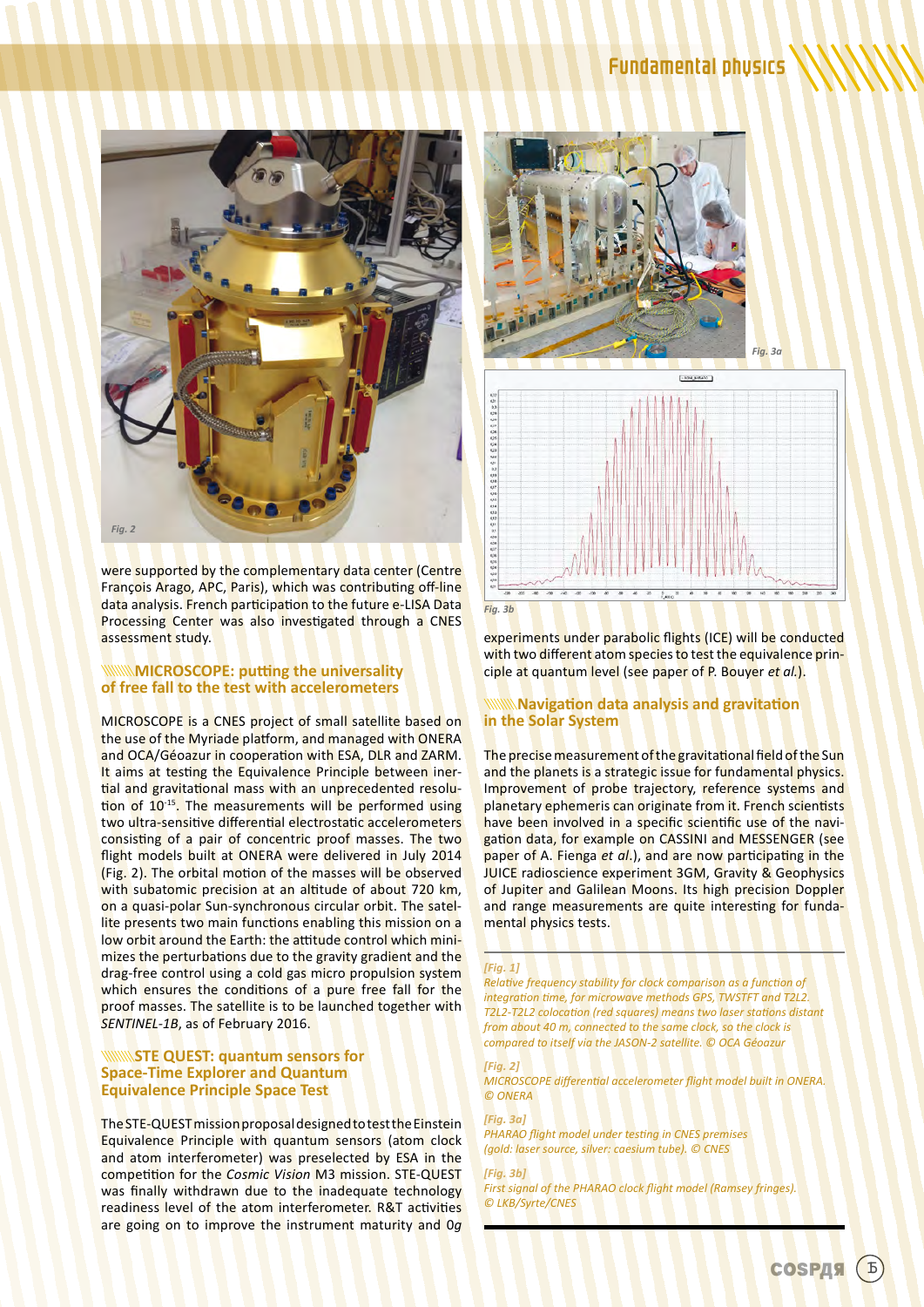### **UNIVERSE SCIENCES - SCIENCES DE L'UNIVERS**

*AUTHORS: B. Barrett(1), P.-A. Gominet(1), L. Antoni-Micollier(1), B. Battelier(1), A. Landragin(2), P. Bouyer(1)*

### **Laboratory contribution**

*(1) LP2N, UMR 5298, IOA, rue François Mitterrand, 33405 Talence, France. (2) SYRTE, UMR 8630, 61 avenue de l'Observatoire, 75014 Paris, France.*

## Fundamental physics

*ICE atom Interferometric Inertial Sensing in microgravity: toward a test of the universality of free fall*

Accéléromètre ICE à ondes de matière en microgravité : vers un test de l'universalité de la chute libre

**Abstract:** The ICE (Interferometrie atomique à sources Cohérentes pour l'Espace) experiment tests the universality of free fall using atom interferometry in microgravity. An ultra-stable transportable apparatus, consisting of a fiber-based laser system for cooling both rubidium and potassium atoms, has been built and operated in parabolic flight onboard the NOVESPACE ZERO-*G* aircraft. We are presenting inertial measurements from both rubidium and potassium and describing progress toward the achievement of a dual-species interferometer.

**Résumé :** L'expérience ICE (Interférométrie atomique à sources Cohérentes pour l'Espace) teste l'universalité de la chute libre par interférométrie atomique en microgravité. Un dispositif ultra-stable et transportable, utilisant un laser fibré pour refroidir les atomes de rubidium et potassium et fonctionnant en vol parabolique à bord de l'avion ZERO-*G* de NOVESPACE, a été construit.

Nous présentons les mesures inertielles faites avec le rubidium et le potassium et les progrès réalisés en vue d'un interféromètre double espèce.

Over the past 20 years, atom interferometers have emerged for precision measurements of both fundamental constants and inertial effects. They have been used, for example, to make precise and absolute measurements of local gravity, Earth rotation rate and the gravitational constant, *G* [1]. Interesting uses emerge in inertial navigation, geophysics and tests of fundamental physics such as the universality of free fall (UFF). Precise tests of the UFF with matter waves are of key importance to understanding gravity at the quantum scale. Such tests use two atom interferometers that measure the relative acceleration between two atomic species in free fall in the Earth gravitational potential. The ICE experiment is designed to generate interferometer signals from lasercooled samples of <sup>39</sup>K and <sup>87</sup>Rb onboard the NOVESPACE A-300 ZERO-*G* aircraft. While in parabolic flight, the experiment is in free fall (Fig. 1) and this microgravity environment allows for interrogation times on the order of 10 s. Since the sensitivity of atom interferometers to acceleration scales as the square of this time, measurements on this timescale could theoretically detect changes in acceleration at the level of 10-11 *g*.

In order to laser-cool 87Rb and 39K, two independent laser sources are required at 780 and 767 nm. These wavelengths are generated by frequency-doubling the output of two C-band telecom lasers operating at 1 560 and 1 534 nm [2]. By using these fiber-based lasers the system is largely insensitive to optical misalignment due to vibrations or structural deformation. The frequency of both lasers is stabilized by locking them to an optical frequency comb that operates over both telecom wavelengths. After amplification and frequency-doubling, the light at 780 and 767 nm passes through a series of acousto-optic modulators in free-space (which act as frequency shifters and high-speed optical switches) before being sent through optical fibers toward the vacuum chamber.

In previous work [3], we demonstrated the operation of a cold 87Rb interferometer during parabolic flight and performed sensitive measurements of the plane's acceleration. In a single-species interferometer, the acceleration of the atoms is measured relative to a mirror that retro-reflects the interrogation light. On the plane, the high level of vibrations and residual acceleration (∼50 m*g*) causes this reference mirror to move significantly during the interrogation time of the interferometer. As a result, the phase of the interferometer is randomized by the mirror vibrations and can span multiple interference fringes. We showed that this randomization can be reversed with a high degree of accuracy by using a correlation procedure with measurements from a mechanical accelerometer attached to the reference mirror. This enabled us to detect inertial effects 300 times below the level of vibrations onboard the aircraft. These measurements were primarily limited by the non-linearity and intrinsic noise of the mechanical accelerometer and we anticipate further improvement to airborne inertial measurements using state-of-theart accelerometers.

Ultimately, our goal is to make simultaneous measurements from the two atomic species in microgravity. Since the two interferometer signals originate from atomic sources that occupy the same space, many systematic effects related to a precise test of the UFF can be eliminated. So we have constructed a compact titanium vacuum system consisting of a sixbeam laser-cooling configuration for both 780 nm and 767 nm light. This setup can generate sources of cold <sup>87</sup>Rb and <sup>39</sup>K samples at temperatures of 2 μK and 15 µK, respectively, each with approximately  $10^8$  atoms. The Raman beams at 780 nm and 767 nm are combined on the same optics before being aligned through the atomic cloud and retro-reflected off a mirror. In this way, mirror vibrations are common to both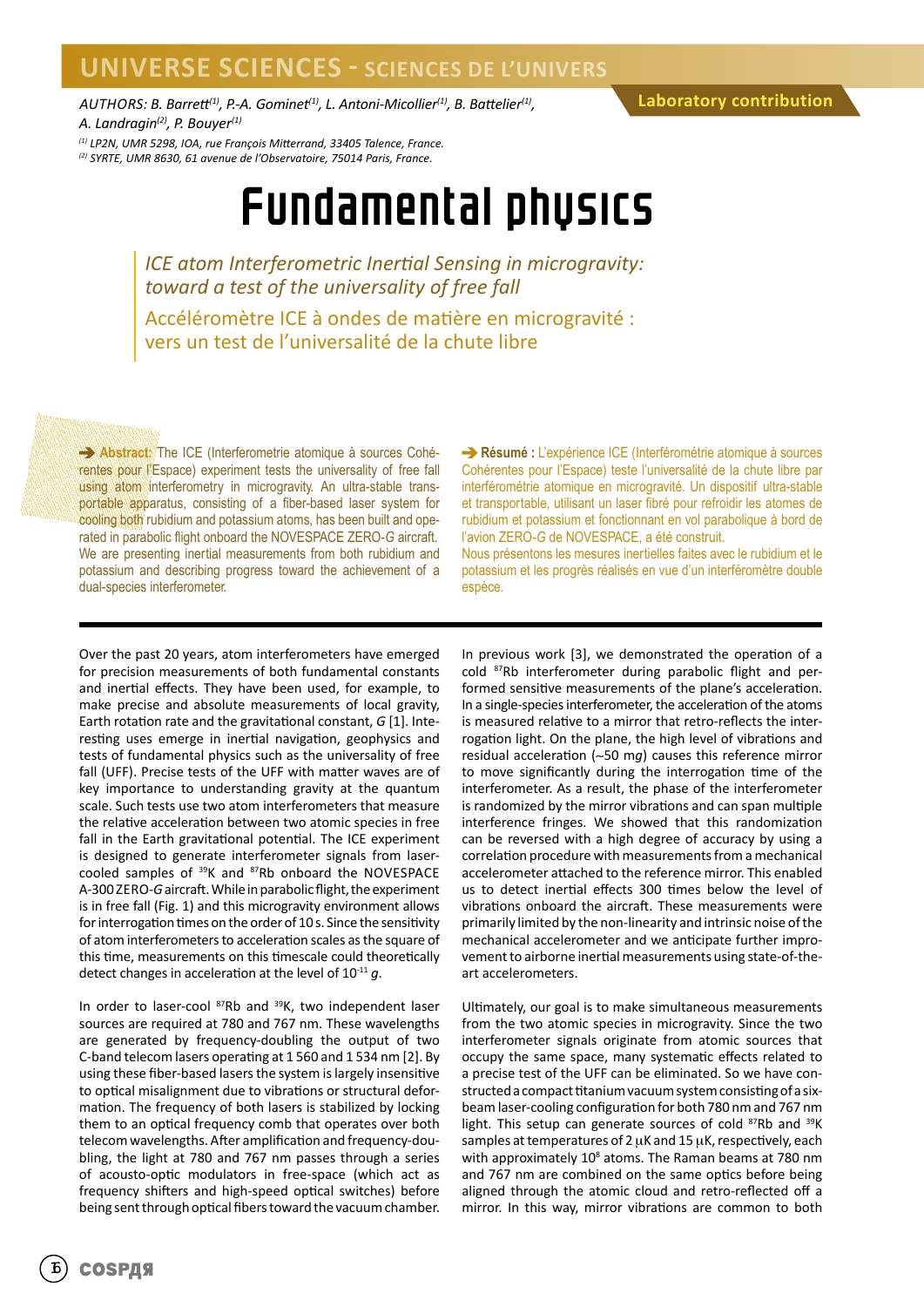



interferometer signals, and many sources of measurement noise can be rejected to a high degree. In addition, a high-sensitivity mechanical accelerometer is attached to this mirror and is combined with the output of the two interferometers to further reduce noise due to lower-frequency vibrations and mirror drift. This technique is effective at removing phase noise even if no vibration isolation system is used.

In Fig. 2, we present some preliminary interferometer fringes measured in the lab separately with <sup>87</sup>Rb and <sup>39</sup>K. Here, measurements of the gravitational acceleration are performed by chirping the frequency difference between counterpropagating Raman beams and finding the chirp rate, α, that exactly compensates for the Doppler shift due to the falling atoms. This value of  $\alpha$  corresponds to the central fringe that remains fixed for all values of  $T -$  the time separating light pulses of the interferometer. These results, along with other recent tests performed in parabolic flight [4], represent an important step toward the first mobile dual-species interferometer and a test of the UFF at the 10-11 level.

### *[Fig. 1]*

*Members of the ICE team performing atom interferometry experiments during the microgravity phase of a parabolic flight onboard the NOVESPACE A300 ZERO-G aircraft. From top to bottom: B. Barrett, B. Battelier, P.-A. Gominet. © LP2N*

#### *[Fig. 2]*

*Acceleration-sensitive interferometer fringes measured in the lab with 87Rb (a) and 39K (b). Here, the fringes are obtained by scanning the frequency chirp rate, α, between Raman beams for T = 2, 3 and 4 ms.*  The sensitivity to the gravitational acceleration scales as  $T^2$ , where T *is the time between interferometer pulses. © LP2N*

### **REFERENCES**

[1] Cronin, A. D. *et al.*, (2009), Optics and interferometry with atoms and molecules, *Rev. Mod. Phys.*, **81**, 1051–1129.

[2] Ménoret, V. *et al.*, (2011), Dual-wavelength laser source for onboard atom interferometry, *Opt. Lett.*, **36**, 21.

[3] Geiger, R. *et al.*, (2011), Detecting inertial effects with airborne matter-wave interferometry, *Nat. Commun.*, **2**, 474.

[4] Barrett, B. *et al.*, (to be published 2014), Mobile and remote inertial sensing with atom interferometers, in *Proceedings of the International School of Physics "Enrico Fermi", Course CLXXXVIII,* 2013, edited by Kasevich, M. A. and Tino, G. M. (SIF, Bologna and IOS Press, Amsterdam).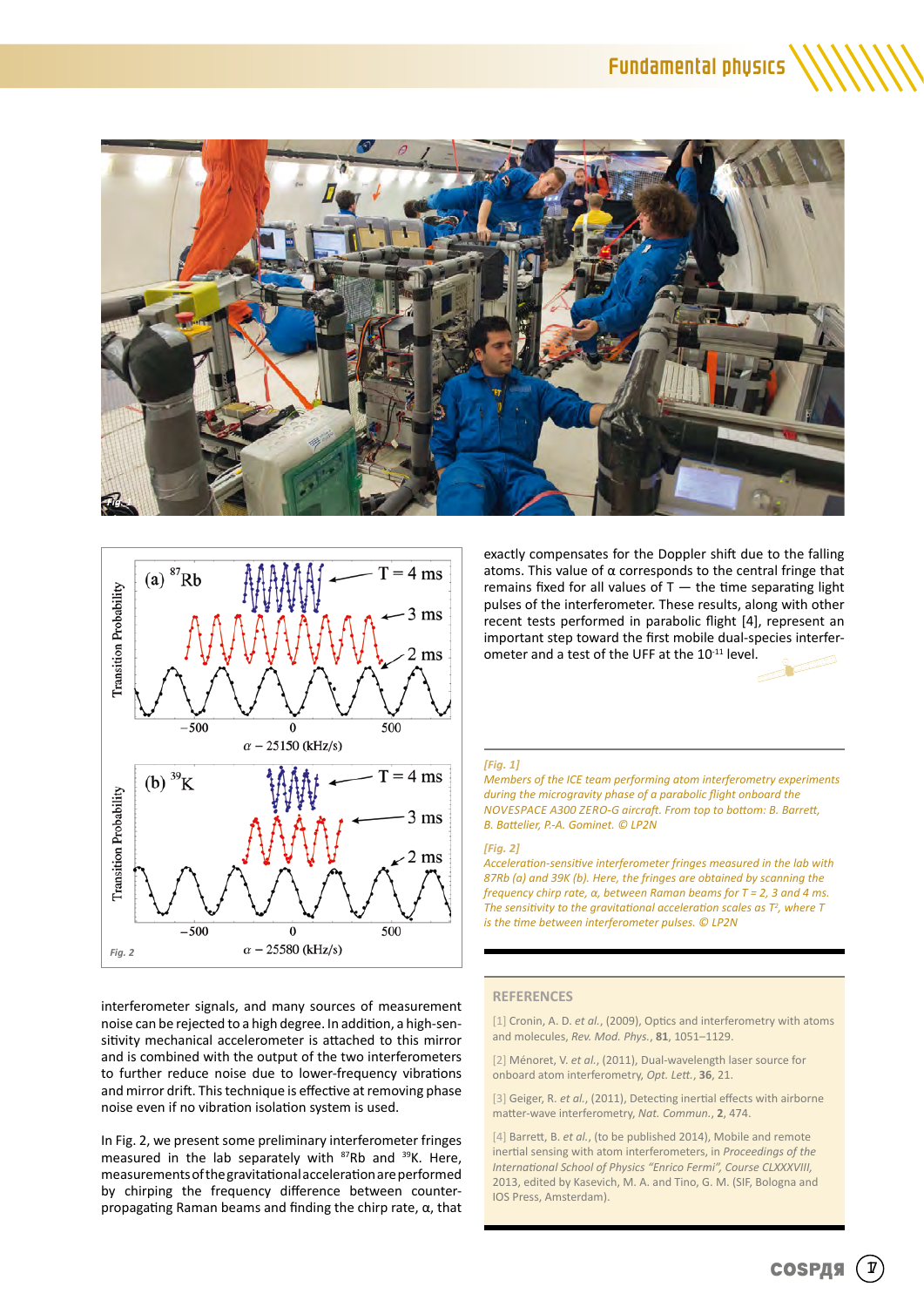## **UNIVERSE SCIENCES - SCIENCES DE L'UNIVERS**

*AUTHORS: A. Fienga(1,2), A.K. Verma(3), J. Laskar(2), H. Manche(2), M. Gastineau(2)*

*(1) GéoAzur, UMR 7329, 250 rue Albert Einstein, 06560 Valbonne, France.*

**Laboratory contribution**

*(2) IMCCE, UMR 8028, Observatoire de Paris, 77 avenue Denfert-Rochereau, 75014 Paris, France.*

*(3) UCLA, Los Angeles, CA, USA.*

# Fundamental physics

*The MESSENGER mission: new INPOP planetary ephemerides and constraints for theories of gravitation*

La mission MESSENGER : de nouveaux éphémérides planétaires et validations de la relativité générale

**Abstract:** From the analysis of the tracking data of the Mercury orbiter, MESSENGER, a new planetary ephemerides INPOP13a was built and possible violations of General Relativity (GR) were measured with the PPN parameters  $β$  and  $γ$ . INPOP13a gives an orbit of Mercury 25 times more accurate than the previous ephemerides and the validation of GR is improved by a factor 4 for  $\beta$  and 2 for  $\gamma$  in comparison to the previous best estimates [1-2].

**Résumé :** Par l'analyse des données de navigation de l'orbiter de Mercure, Messenger, une nouvelle éphéméride planétaire INPOP13a a été construite et de possibles violations de la Relativité Générale (RG) ont été déterminées avec les paramètres PPN β et γ. INPOP13a donne une orbite de Mercure 25 fois plus précise que les éphémérides précédentes et la validation de la RG a été améliorée d'un facteur 4 pour β et 2 pour γ par rapport aux tests précédents [1-2].

Mercury is the smallest and the less explored planet of the Solar System. It is also the closest planet to the Sun. This proximity makes the study of its dynamics a fundamental input for testing general relativity. The effect of general relativity is indeed for Mercury orbit the strongest among all planets in the Solar System (43 arcseconds per century of perihelia advance). Despite its proximity, until recently, Mercury had only been visited three times by the Mariner 10 spacecraft in the seventies (twice in 1974 and once in 1975).

The MESSENGER spacecraft launched in 2004 by NASA in the frame of the *Discovery* program of Solar System exploration was the first probe to orbit Mercury since March 18, 2011. The main goal of the mission is to map Mercury surface and to study its inner structure.

Researchers of the CNES CESDN (Consortium pour l'Exploitation Scientifique des Données de Navigation), a consortium for the use of spacecraft navigation data for science exploitation, have studied the spacecraft orbit using more than one and a half year of navigation data samples. This work allows to set up a new planetary ephemeris and to perform new tests for general relativity [3].

Several models of gravitation are presently under consideration aiming to solve some major problems of quantic physics and cosmology such as the existence of dark matter or our understanding of the gravitation mechanism at large and quantic scales. Up to now, CESDN studies have tested the PPN (Parametrized Post-Newtonian) formalism described by Will (1993) [4]. This formalism describes the non-linear equations of motion of GR as developments of Newton universal law of gravity. Many parameters are used to calibrate possible violations of GR in this framework. The most common ones are the

parameter β describing the non-linearity of gravity, usually scaled at one for GR, and the parameter  $\gamma$  for deflection of light per unit of mass, scaled at one in GR.

In studying the motions of natural and artificial objects in the Solar System, the CESDN researchers provide new limits confirming or denying the proposed models.

The INPOP (Intégrateur Numérique Planétaire de l'Observatoire de Paris) team working together since 2003 for the construction of the INPOP planetary ephemerides is the only team in the world to address these questions by the construction of spacecraft and planetary orbits with the use of raw navigation data of space missions [1-3].

MESSENGER data are regular and accurate at a level never reached before. The team has built up the most accurate ephemerides of Mercury (Fig. 1) called INPOP13a. These publicly distributed ephemerides $(1)$  introduce an improvement of a factor 10 on the estimation of Mercury positions but also an improvement of the Earth orbit as well as new estimations of Earth perturbing asteroid masses. They also have obtained new constraints on PPN parameters of light deflection γ and of gravity non-linearity  $β$  (Fig. 2).

In a paper recently published in Astronomy and Astrophysics [3], the obtained accuracy gives an improvement of about a factor 4 for the parameter  $\beta$  in comparison to previous estimations obtained by the team in 2010 [1]. For the parameter γ, the 2003 Cassini experiment published in Nature [2] gave a possible maximum violation to general relativity of about 4.10<sup>-5</sup>. The present study reduces the possible range of such violation by a factor 2.